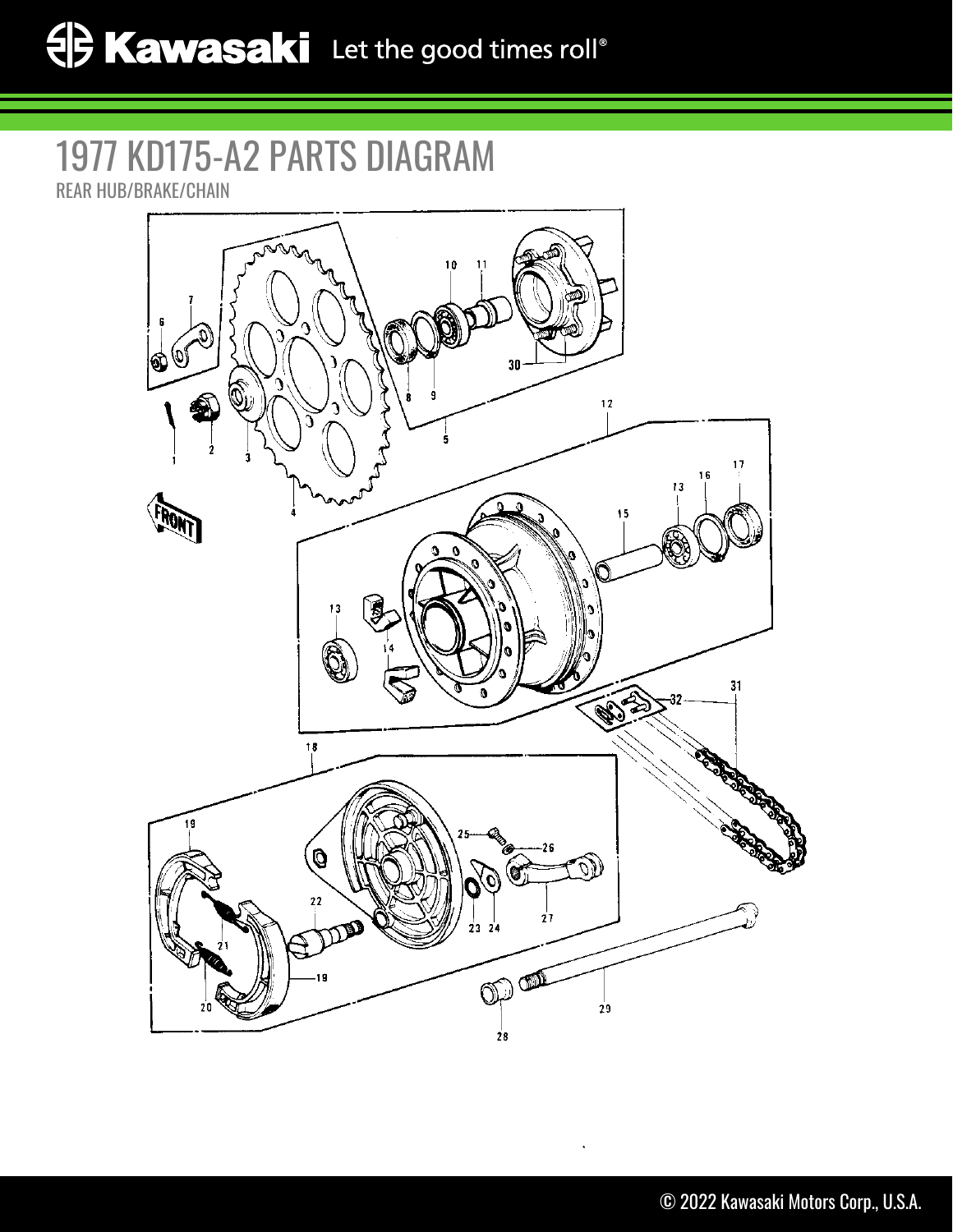## 1977 KD175-A2 PARTS LIST

REAR HUB/BRAKE/CHAIN

| <b>ITEM NAME</b>                  | <b>PART NUMBER</b> | <b>QUANTITY</b> |
|-----------------------------------|--------------------|-----------------|
| PIN-COTTER, 4.0X35 (Ref # 1)      | 550D4035           |                 |
| NUT CASTLE 14MM (Ref # 2)         | 92103-006          |                 |
| COLLAR, RR AXLE, L.H (Ref # 3)    | 42032-058          |                 |
| REAR SPROCKET, 48T (Ref #4)       | 42041-159          |                 |
| REAR SPROCKET 47T (Ref # 4)       | 42041-136          |                 |
| REAR SPROCKET.50T (Ref #4)        | 42041-146          |                 |
| REAR SPROCKET, 54T (Ref # 4)      | 42041-147          |                 |
| COUPLING ASSY, RR HUB (Ref # 5)   | 42008-031          |                 |
| NUT,8MM (Ref #6)                  | 311B0800           |                 |
| WASHER, SPROCKET LOCK (Ref #7)    | 92088-019          |                 |
| OIL SEAL, RR HUB BRNG (Ref # 8)   | 92050-060          |                 |
| CIRCLIP,42MM (Ref # 9)            | 92033-1041         |                 |
| BEARING BALL #6004 (Ref # 10)     | 601B6004           |                 |
| SLEEVE, RR HUB COUPLNG (Ref # 11) | 42036-018          |                 |
| DRUM ASY, RR BRK, BUFF (Ref #12)  | 42005-046-80       |                 |
| BEARING BALL #6202 (Ref # 13)     | 601B6202           |                 |
| DAMPER, REAR HUB SHOCK (Ref # 14) | 42014-023          |                 |
| SPACER, RR HUB BEARING (Ref # 15) | 42010-029          |                 |
| CIRCLIP, 35MM (Ref #16)           | 481J3500           |                 |
| OIL SEAL, TCY 22358 (Ref # 17)    | 654A223508         |                 |
| PANEL-ASY, RR BRK, BUFF (Ref #18) | 42006-072-80       |                 |
| SHOE, BRAKE (Ref #19)             | 42019-010          |                 |
| SPRING, BRAKE SHOE (Ref # 20)     | 92081-1550         |                 |
| SPRING, BRAKE SHOE (Ref # 21)     | 92081-1766         |                 |
| CAM SHAFT, REAR BRAKE (Ref # 22)  | 42026-025          |                 |
| "0" RING, 11MM (Ref # 23)         | 92055-004          |                 |
| INDICATOR, FR BRK PNL (Ref # 24)  | 41085-002          |                 |
| BOLT 6X22 (Ref # 25)              | 112B0622           |                 |
| WASHER PLAIN 6MM (Ref # 26)       | 410B0600           |                 |